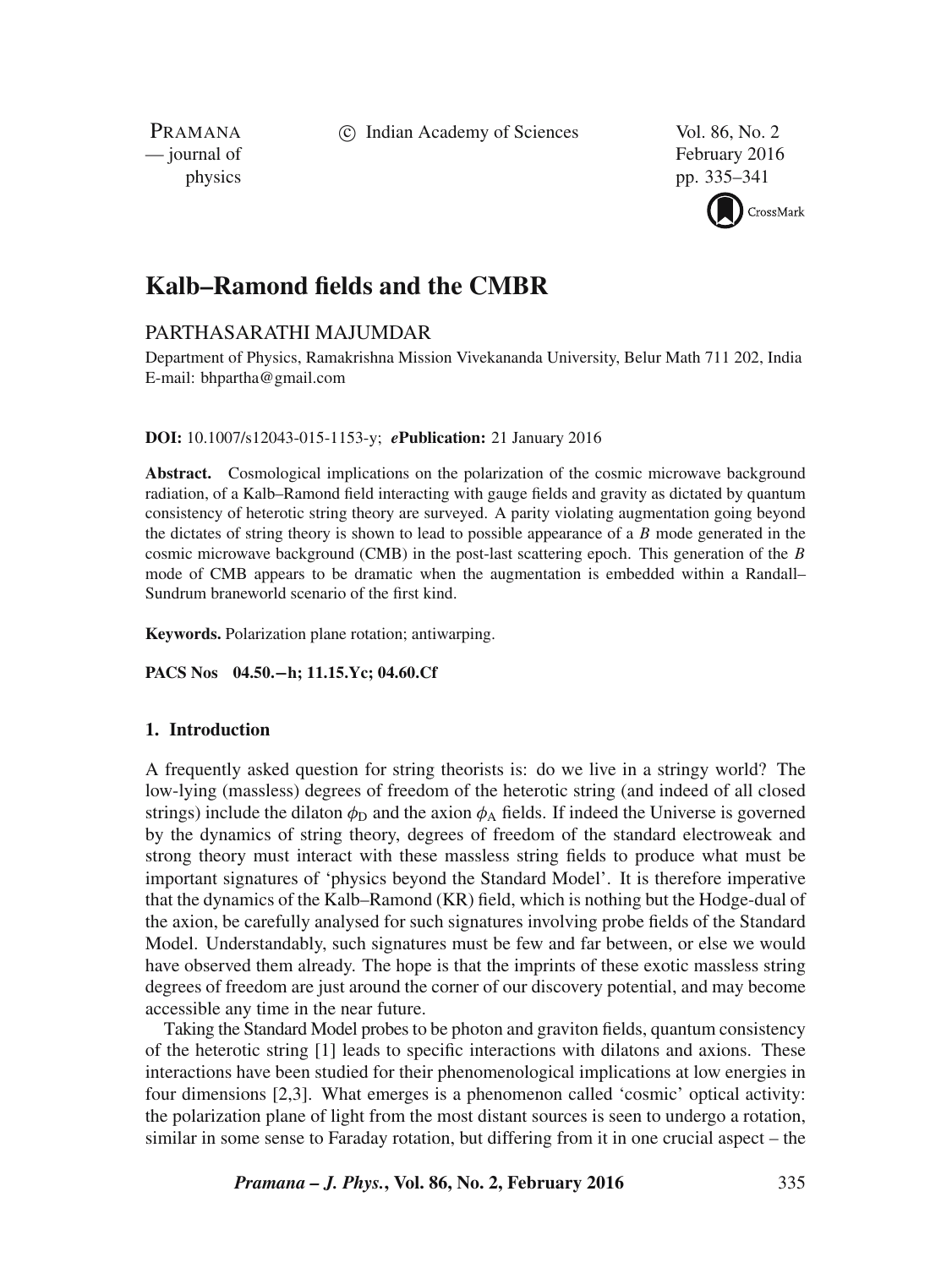#### *Parthasarathi Majumdar*

new optical activity is independent of wavelength of the emitted light. However, within a standard cosmological scenario, this interaction must have happened post-last scattering of the cosmic microwave radiation, and is therefore a tiny effect well within the observed bounds for typical coupling strengths which are invariably Planck-suppressed. Is there a situation though where this suppression may be offset by an unexpected enhancement? It turns out that if the heterotic string is compactified to five-dimensional anti-de Sitter space–time, then reduced to four dimensions through Randall–Sundrum warping of the first kind involving 'hidden' and 'visible' 3-branes, KR field couplings to Standard Model probes like photons and gravitons undergo 'antiwarping' [4–7]. If the KR field couplings are generalized to include parity violation [8], this antiwarping leads to an enhanced likelihood of conversion of the E-mode correlations of CMB to the elusive B-mode correlations. While the latest reported observation of the  $B$ -mode correlations [9] have been attributed to noise due to foreground dust [10], it is believed that the jury is till out on this issue. Under the circumstances, the generation of the  $B$  mode of CMB through parityviolating couplings of the KR field to photons still remains a viable option, albeit in the post-last scattering era.

This article is organized as follows: in §2, we briefly review the free KR fields and move on to their interactions with photons and gravitons as formulated within quantumconsistent heterotic string theory. In §3, we restrict the formulation to four dimensions and also to the  $U(1)_{em}$  sector of the augmentation of the KR field strength, for phenomenological purposes. The coupled KR–Maxwell field equations are solved, for small Planck-suppressed couplings, to leading order in this coupling, exhibiting optical activity involving achromatic rotation of the polarization plane, both in a Minkowski and a spatially flat Friedmann–Robertson–Walker background space–time. In §4, the stringy augmentation is generalized to include parity-violating terms which can be embedded within a supersymmetric scenario, even though they are not directly derivable from string theory. In §5, the KR field strength augmentation is embedded within a Randall–Sundrum scenario of the first kind [11], and the antiwarping of the parity-violating KR couplings leads to a huge enhancement in the likelihood of generation of the B-mode correlations from the E-mode polarization.

#### **2. KR field interactions**

KR fields are tensor fields characterized by a two-form potential  $B_{ab}$  with an Abelian vector-valued gauge transformation  $B_{ab} \to B_{ab} + 2\partial_{[a} \xi_{b]}$  where  $\xi_a$  is the vectorial gauge parameter. The gauge-invariant field strength is defined as  $H_{abc} \equiv \partial_{[a} B_{bc]}$  and its dynamics obeys the free-field action  $S_{KR} \sim \int H_{abc} H^{abc}$  and the consequent equation of motion  $\partial_a H^{abc} = 0$ .  $H_{abc}$  also satisfies its Bianchi identity  $\partial_{[a} H_{bcd]} \equiv \partial_a^* H^{abc} = 0$ . The equation of motion of  $H_{abc}$  implies that the 1-form field  $V_a$  Hodge-dual to it must be the gradient of a pseudoscalar – the axion field  $\phi_A$  which, by virtue of the Bianchi identity, obeys the free-field equation  $\Box \phi_A = 0$ .

The effective action involving photons and the KR field, in the presence of gravity, has the form

$$
S = \int \sqrt{-g} \left[ \frac{1}{16\pi G} R - \frac{1}{4} F_{ab} F^{ab} - \frac{1}{2} H_{abc} H^{abc} \right].
$$
 (1)

336 *Pramana – J. Phys.***, Vol. 86, No. 2, February 2016**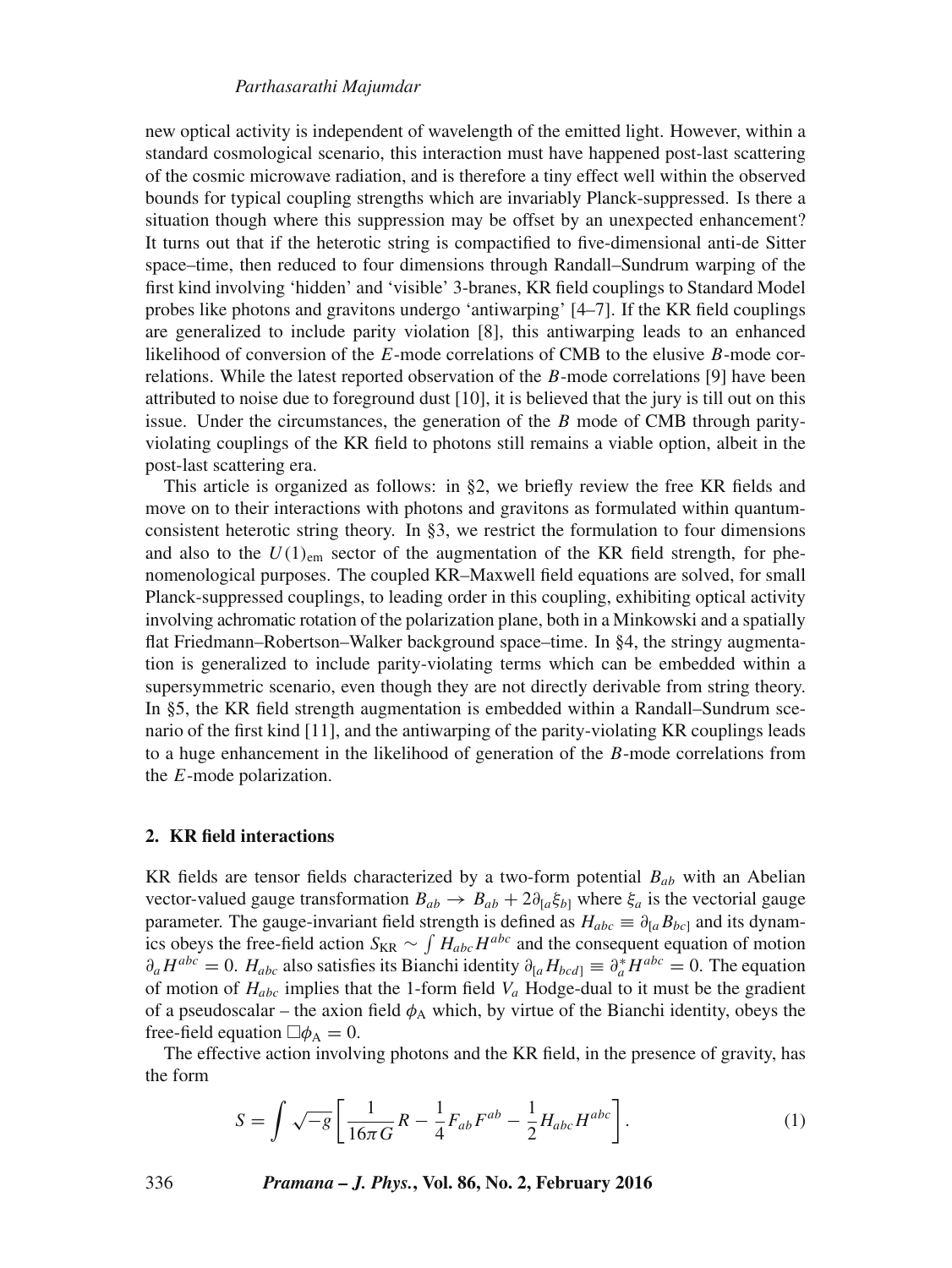#### *Kalb–Ramond fields and the CMBR*

Note that there is no direct interaction of photons with the KR field. Such an interaction is introduced by embedding the action within the heterotic string theory: quantum consistency of this theory implied by the absence of gravitational and gauge anomalies, together with the requirement of  $N = 1$  supersymmetry in four dimensions, warrants the augmentation of the KR field strength:

$$
H_{abc} \rightarrow \tilde{H}_{abc} \equiv H_{abc} + \frac{1}{3M_P} \left( \Omega_{abc}^{(\text{YM})} + \Omega_{abc}^{(\text{GR})} \right)
$$
  
\n
$$
\Omega_{abc}^{(\text{YM})} \equiv A_{[a} \partial_b A_{c]} + A_{[a} A_b A_{c]} \text{ YM Chern-Simons}
$$
  
\n
$$
\Omega_{abc}^{(\text{GR})} \equiv \omega_{[a} \partial_b \omega_{c]} + \omega_{[a} \omega_b \omega_{c]} \text{ GR Chern-Simons.}
$$
\n(2)

Compactification details determine the Yang–Mills gauge group, e.g., for compactifications on a Calabi–Yau 6-fold, the Yang–Mills gauge group in four dimensions is  $E_6$ .

#### **3. Photon–KR interactions**

Here, our focus is on the coupling of photons to KR fields induced by the augmentation (2). For this purpose, we restrict the Yang–Mills Chern–Simons 3-form to the  $U(1)_{em}$ Chern–Simons 3-form  $\Omega_{abc}^{(Max)} = M_P^{-1} A_{[a} F_{bc]}$ . This implies that for the augmented KR field strength  $H_{abc}$  to be invariant under Maxwell  $U(1)_{em}$  gauge transformations  $A_a \rightarrow$  $A_a^{(\omega)} = A_a + \partial_a \omega$ , the KR gauge potential must transform under  $U(1)_{\text{em}}$  as  $B_{ab} \to B_{ab}^{(\omega)} =$  $B_{ab} - \omega F_{ab}$ . The effective interaction action is therefore given by

$$
S_{\text{KR-Max}} = h \int \phi_{\text{A}} F_{ab} {}^* F^{ab}, \quad h \sim M_P^{-1} , \qquad (3)
$$

with the consequent equations of motion and the Bianchi identities,

$$
\nabla_a H^{abc} = 0, \qquad \text{(KR EoM)}
$$
  
\n
$$
\Box_g \phi_A = h F_{ab}{}^* F^{ab} + O(h^2), \qquad \text{(KR Bianchi)}
$$
  
\n
$$
\nabla_a F^{ab} = h \partial_a \phi_A F^{ab} + O(h^2),
$$
  
\n
$$
\nabla_a{}^* F^{ab} = 0.
$$
\n(4)

In Minkowski space–time, assuming  $\phi_A = \phi_A(t)$ ,  $\dot{\phi}_A = f_0$ , the Maxwell equation above leads to  $\Box B = f_0 h \nabla \times B$ . This means that left-circular and right-circular polarizations of the electromagnetic wave must have different frequencies  $\omega_{\pm} = c k (k \pm h f_0)$ . This has been called 'cosmic optical effect (birefringence)', i.e., rotation of the polarization plane through the angle  $\Delta\Theta_{\cos} \simeq 2hf_0\Delta t$ . Now, observationally, such a birefringence may originate from multiple sources; for instance, intergalactic magnetic fields may lead to Faraday rotation of light from distant stars. However, the optical activity being discussed here has no dependence on the wavelength of the emitted light, so that even if a net birefringence is observed, the achromatic part can be easily separated from the frequency-dependent Faraday rotation.

In a spatially flat Friedmann–Robertson–Walker space–time,  $f_0 = f_0(a(t))$  in conformal frame, so that  $\Delta\Theta_{\cos} = hf_0(a)\Delta t(z)$  where z is the cosmological redshift, i.e.,  $\Delta t(z)$ may be called the 'lookback time'. However, because of the inherent suppression in the strength of the signal characterized by  $hf_0(a)$  by  $M_{\text{Planck}}^{P-1}$ , the observed angle of rotation is

*Pramana – J. Phys.***, Vol. 86, No. 2, February 2016** 337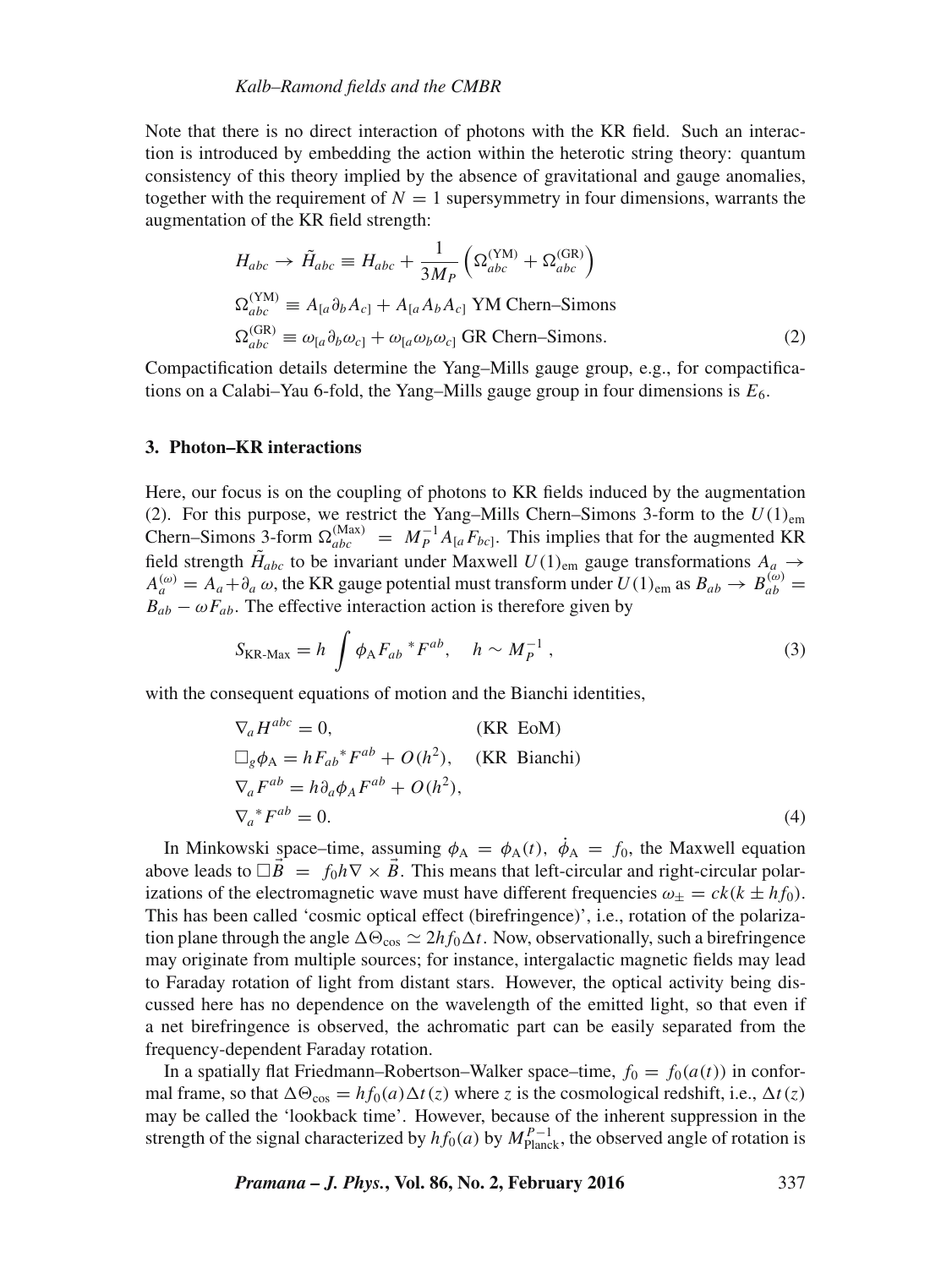less than 10<sup>-9</sup>. We should remark that this optical activity is different from that posited in [6] where an inherent anisotropy is attributed to space–time itself, while here space–time itself is isotropic, and the observed departure from isotropy in the CMB is attributed to its interaction with stringy degrees of freedom.

### **4. Parity-violating KR–photon interaction**

We postulate a new augmented KR field strength beyond the requirements of heterotic string theory,

$$
\tilde{H}_{abc} = H_{abc} + hA_{[a}[F_{bc]} + \zeta_- {}^*F_{bc} ], \quad \zeta \leqslant O(1). \tag{5}
$$

This implies that the Hodge-dual  $\phi_A \rightarrow \phi_A$  $\overline{P\text{-odd}}$  $+$   $\xi - \phi$ s  $\sum_{P\text{-even}}$ . One now has the modified

KR-Maxwell action

$$
S_{\text{KR-Max}} = \int \mathcal{L}, \ \mathcal{L} = \mathcal{L}_{P\text{-sym}} + \mathcal{L}_{P\text{-vio}}, \tag{6}
$$

where

$$
\mathcal{L}_{P\text{-sym}} = h[\phi_A F_{ab} * F^{ab} + \zeta_- \phi_S F_{ab} F^{ab}],
$$
  

$$
\mathcal{L}_{P\text{-vio}} = h[\phi_A F_{ab} F^{ab} + \zeta_- \phi_S F_{ab} * F^{ab}].
$$
 (7)

This sort of interaction has the following consequences:

- (1) The interaction  $\phi_S F \cdot {}^*F$  term violates both P and T; it follows that the 'arrow of time' generates P-violation naturally.
- (2) In the case of P-violation in weak interactions, C-invariance is important except for the small observed CP-violation. Here the P-violation is charge-blind.
- (3) The proposed additional augmentation of the KR field strength can be easily embedded in  $N = 1$  SUSY gauge theory: the gauge-kinetic function  $\chi(S) \rightarrow$  $\chi(S) + \zeta_{-} \tilde{\chi}(iS)$ .
- (4) For  $\phi_s = \phi_s(t)$  in a cosmological context, the fine-structure constant becomes time-dep:  $\alpha^{-1} \to \alpha^{-1} + h\zeta - \phi_S(t)$ . This means that  $\alpha$  must have been small earlier.
- (5) Such an interaction has the potential for the generation of P-violating CMB polarization anisotropy correlations from P-symmetric correlations [12]

The P-violating CMB polarization anisotropy correlations are generated as follows: recall that the temperature anisotropy is given by

$$
\frac{\Delta T}{T}(\vec{n}) = \sum_{l,m} a_{lm}^T Y_{lm}^T(\vec{n}),
$$

so that temperature correlations (covariances) can be expressed as

$$
C_l^{TT} \equiv \langle a_{lm}^T a_{lm}^T \rangle_{\text{univ}}.
$$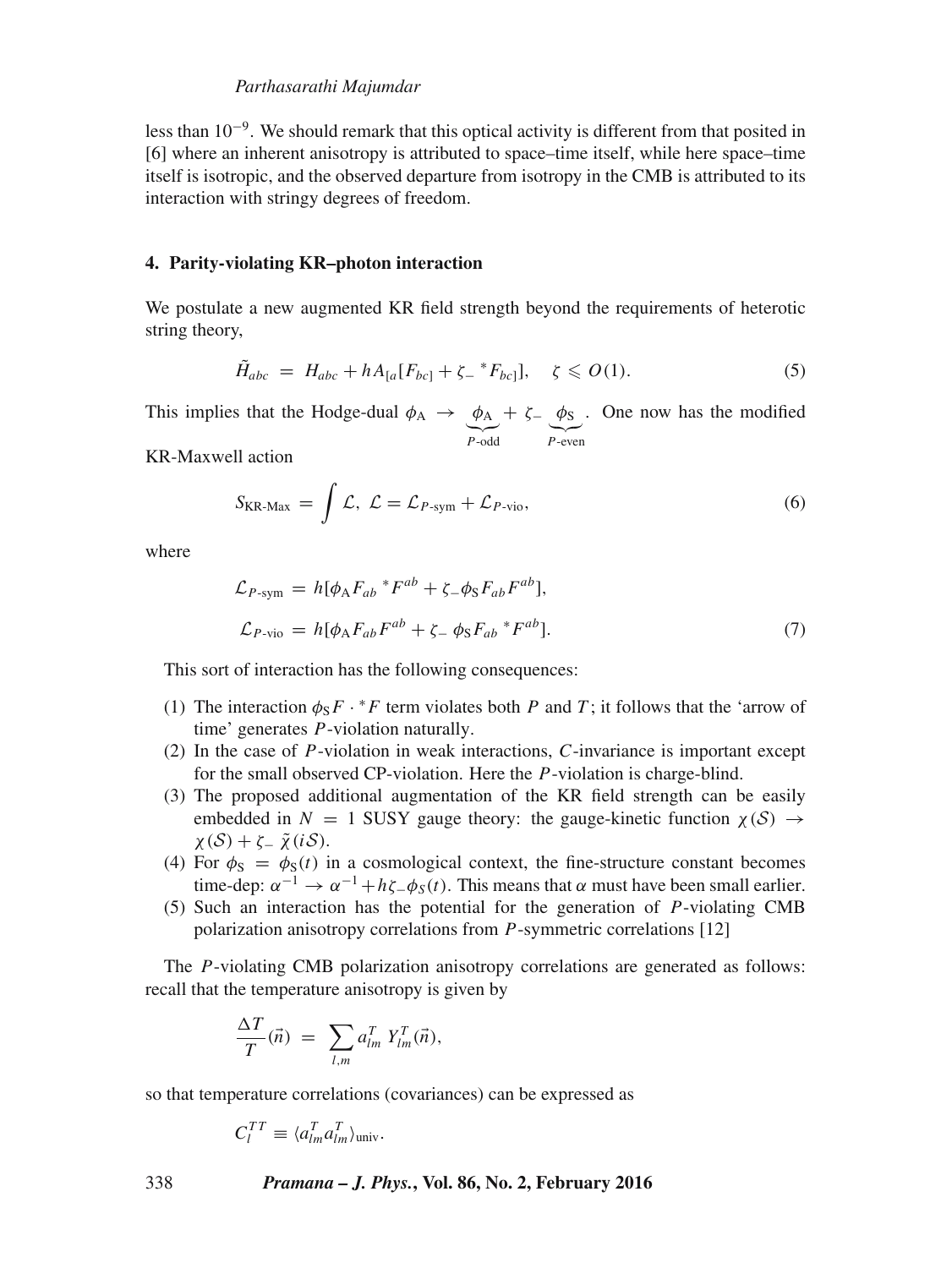Similarly, the polarization anisotropy is expressed in terms of the pol tensor  $\mathcal{P}_{\alpha\beta}$ ,  $\alpha$ ,  $\beta$  = 1, 2, where

$$
\mathcal{P}_{\alpha\beta} \equiv \frac{E_{\alpha} E_{\beta}^{*}}{|E_{1}|^{2} + |E_{2}|^{2}} \n= \frac{1}{2} I_{\alpha\beta} + \xi_{1} (\sigma_{1})_{\alpha\beta} + \xi_{2} (\sigma_{2})_{\alpha\beta} + \xi_{3} (\sigma_{3})_{\alpha\beta}.
$$
\n(8)

The Stokes parameter  $\xi_{1,3} \in [-1, 1]$  for linear polarization. The circular polarization parameter  $\xi_2 = 0$  for Thomson scattering, so that  $\mathcal{P}_{\alpha\beta} = \mathcal{P}_{\beta\alpha}$ . For an observation direction characterized by the unit angle-vector  $\vec{n}$ ,

$$
\mathcal{P}_{\alpha\beta}(\vec{n}) = \mathcal{P}_{\alpha\beta}^{E}(\vec{n}) + \mathcal{P}_{\alpha\beta}^{B}(\vec{n}), \quad E \to \text{grad}, \quad B \to \text{curl.}
$$
 (9)

One now resorts to the multipole expansion of the polarization tensor, leading to

$$
\mathcal{P}_{\alpha\beta}^{(E)} = \sum_{l,m} a_{lm}^E Y_{lm,\alpha\beta}^E(\vec{n}),
$$
\n
$$
\mathcal{P}_{\alpha\beta}^{(B)} = \sum_{l,m} a_{lm}^B Y_{lm,\alpha\beta}^B(\vec{n}).
$$
\n(10)

Observe that, under spatial parity,  $P[Y_{lm,\alpha\beta}^E] = (-)^l = P[Y_{lm}^T]$ ,  $P[Y_{lm,\alpha\beta}^B] = (-)^{l+1}$ , so that one now has mixed-parity correlations  $C_l^{TB} = 0 = C_l^{EB}$ , if temperature or polarization distribution is P-sym which allows  $C_l^{XX} \neq 0$ ,  $X = T, E, B$ . If the KR field dynamics is appropriate, cosmic birefringence together with P-violating interactions will certainly imply the generation of  $C_l^{TB}$  from  $C_l^{TE}$ , as demonstrated below.

Observe that the  $Y_{lm}^E$  and  $Y_{lm}^B$  tensors are orthogonal at every point in sky for the same l, m. Cosmic birefringence rotates the polarization axes equally everywhere, so that  $E$ ,  $B$ polarization modes mix. Thus,

$$
C_l^{TB} = C_l^{TE} \sin \Delta \Theta_{\cos},
$$
  
\n
$$
C_l^{EB} = C_l^{EE} \sin \Delta \Theta_{\cos},
$$
  
\n
$$
\Delta \Theta_{\cos} \sim h \dot{\phi}_{\text{S}} \Delta t(z).
$$
\n(11)

However,  $\phi_s$  as determined by the cosmological evolution of  $\phi_s(t)$  implies that  $\Delta\Theta_{\cos}$  is Planck-suppressed in standard cosmology, and hence immeasurably small. Can it be still within measurable range?

# **5. Embedding parity-violating coupling of KR field within an RS1 scenario: Antiwarping**

The Randall–Sundrum scenario [11] consists of an  $AdS_5$  space–time compactified to  $\mathcal{M}_4 \times S^1/Z_2$ , where  $\mathcal{M}_4$  is the standard four-dimensional (non-compact) space–time. In this scenario, the massless closed string modes characterized by the metric  $g_{ab}$  and the two-form Kalb–Ramond field  $B_{ab}$  propagate in  $D = 5$  bulk space–time, and the standard strong-electroweak theory fields propagate on 'visible' 3-brane. Superheavy gauge fields like those appearing in grand unified theory are usually restricted to a 'hidden' 3-brane.

*Pramana – J. Phys.***, Vol. 86, No. 2, February 2016** 339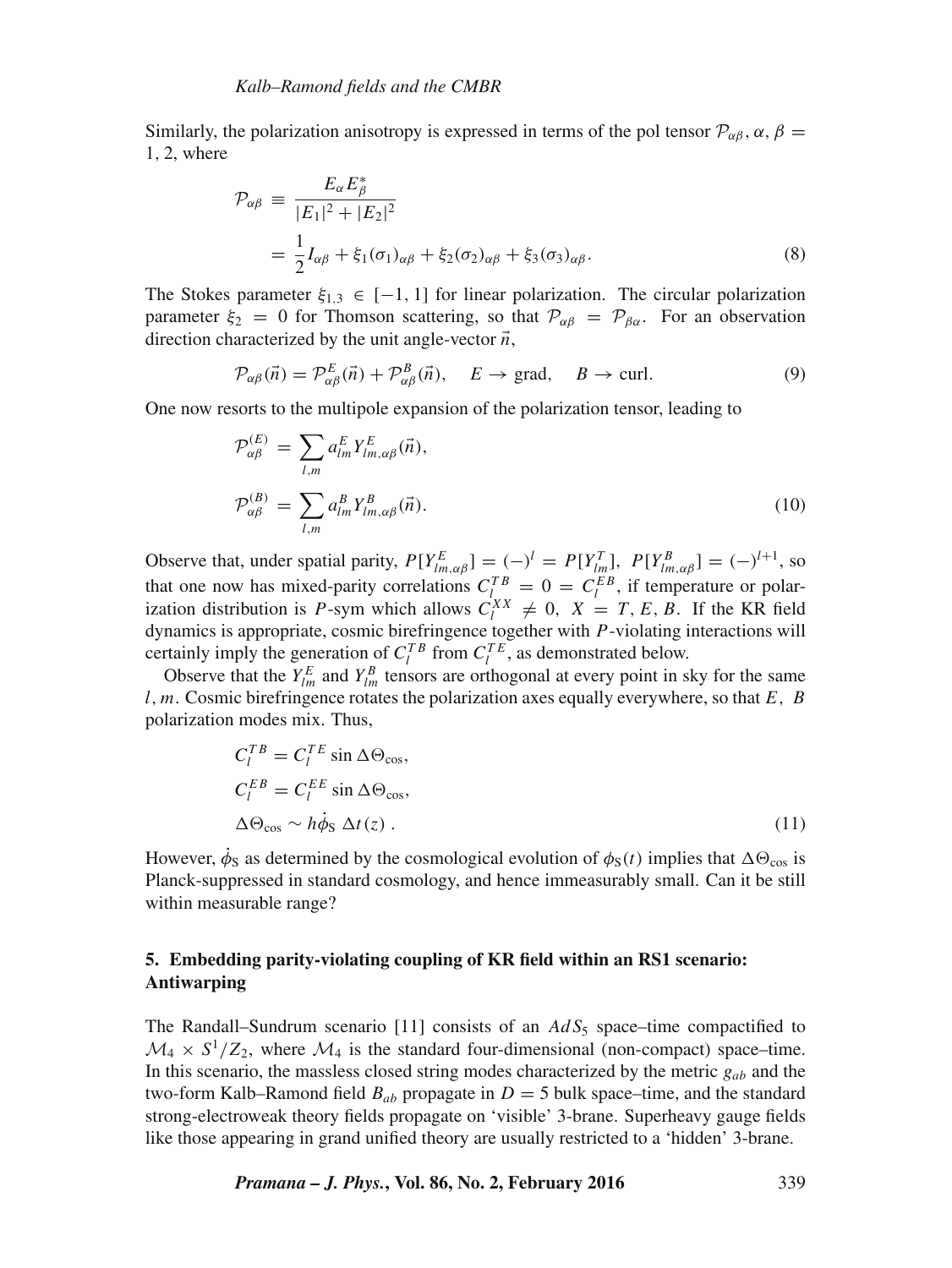### *Parthasarathi Majumdar*

The five-dimensional compactified space–time is described by the warped metric

$$
ds_{RS}^2 = \exp -2\sigma(y)\eta_{ab}dx^a dx^b - dy^2,
$$
\n(12)

where  $\sigma(y) = |\kappa|y, y \in [0, \ell]$  and  $\ell$  is the length of the compact dimension. In  $D = 5$ , the KR field strength  $H_{ABC} = \epsilon_{ABCDE} \partial^D V^E$ ,  $V^E = (V^a, \Phi)$ ,  $A, B, ... = 0, ..., 4$ . The  $D = 5$  KR Bianchi identity (after a standard heterotic string augmentation with Maxwell–Chern–Simons 3-form, can be expressed as

$$
\Box_{\rm RS} V^M = M_5^{-3/2} \, {}^*F^{MNP} F_{NP},\tag{13}
$$

where  $M_5$  is the five-dimensional Planck mass.

Restricting the five-dimensional electromagnetic vector potential to the noncompactified four dimensions,  $A_A = A_a(x) \Rightarrow F_{4a} = 0$ ; the 5-scalar field  $\phi$  satisfies

$$
\Box_{\rm RS} \Phi = M_5^{-3/2} \, {}^*F_{ab} F_{ab} \delta(\mathbf{y} - \ell). \tag{14}
$$

One now resorts to the eigenfunction expansion of the full 5-scalar  $\phi$  in terms of the eigenfunctions  $\chi_n(y)$  on the warped dimension,

$$
\Phi(x, y) = \sum_{n} \Phi_n(x) \chi_n(y). \tag{15}
$$

The zero mode fields in four-dimensional space–time satisfy the equation

$$
\Box \Phi_0 = \frac{\exp \sigma(\ell)}{M_P} F \cdot {}^*F, \quad M_P \simeq (M_5^3/\kappa)^{1/2}.
$$
 (16)

Similarly, the  $D = 4$  Maxwell equation in Minkowski space–time is

$$
\partial_a F^{ab} = \frac{\sqrt{6} \exp \sigma(\ell)}{M_P} * F^{bc} \partial_c \Phi_0.
$$
 (17)

It is clear that this will now cause an optical activity, characterized by the antiwarped coupling constant  $\exp \sigma(\ell)$ . In fact, if the four-dimensional space–time is chosen to be a spatially flat Friedmann–Robertson–Walker space–time, the angle through which the polarization plane of the electromagnetic wave is rotated is given by

$$
\Delta\Theta_{\cos} = |\omega_{+} - \omega_{-}| \Delta t(z) = \frac{2\sqrt{6}\exp\sigma(\ell)}{M_P} \Delta t(z).
$$
 (18)

Now for the RS1 scenario to accommodate a light Higgs boson, we must choose  $\exp \sigma(\ell) \sim O(10^{16})!$  This seems to lead to a sizable increase in the signal of birefringent conversion of the TE correlations to the parity-violating TB correlations, leading to a  $B$ -mode polarization of the CMB in far excess of the observed bounds. Will this 'cosmic birefringence' be actually observable? Only the future can tell. If we decompose  $\Phi = \Phi_- + \zeta_- \Phi_+$ ,  $P[\Phi_{\pm}] = \pm$ , it is obvious that the generation of  $C_l^{TB}$  from  $C_l^{TE}$  via